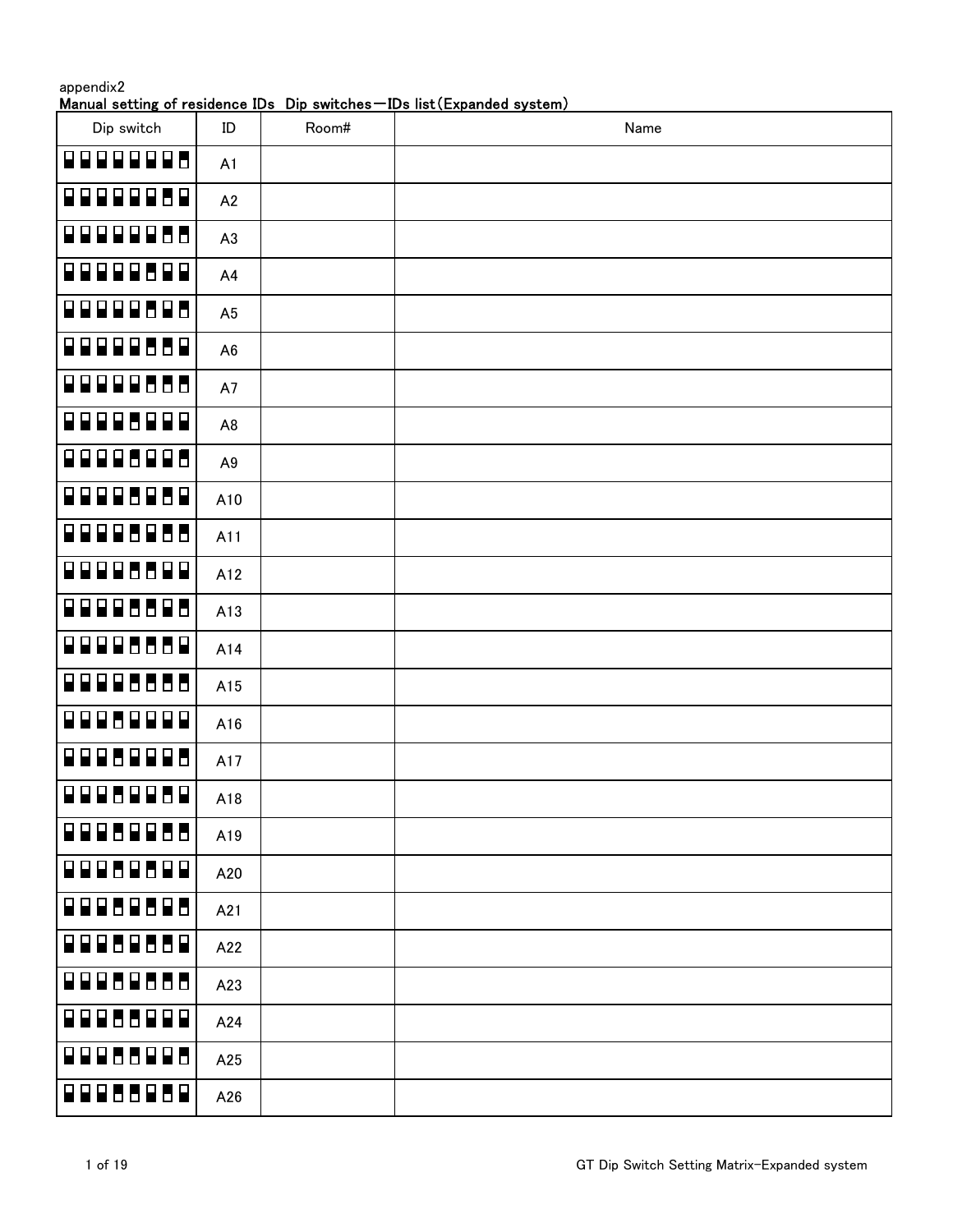|                                                 |     | Manual setting of residence IDs Dip switches-IDs list (Expanded system) |
|-------------------------------------------------|-----|-------------------------------------------------------------------------|
| 88866866                                        | A27 |                                                                         |
| 88855588                                        | A28 |                                                                         |
| 8886688                                         | A29 |                                                                         |
| 88855558                                        | A30 |                                                                         |
| 88888888                                        | A31 |                                                                         |
| 88688888                                        | A32 |                                                                         |
| 88688888                                        | A33 |                                                                         |
| <b>BOBDROBO</b>                                 | A34 |                                                                         |
| 88688866                                        | A35 |                                                                         |
| 88688688                                        | A36 |                                                                         |
| 88688686                                        | A37 |                                                                         |
| <b>BBBBBBBB</b>                                 | A38 |                                                                         |
| 8888888                                         | A39 |                                                                         |
| 88686888                                        | A40 |                                                                         |
| 88888888                                        | A41 |                                                                         |
| 88885888                                        | A42 |                                                                         |
| 88888888                                        | A43 |                                                                         |
| <b>PB</b><br>$\blacksquare$<br>REB<br><b>HP</b> | A44 |                                                                         |
| <b>BBBBBBBB</b>                                 | A45 |                                                                         |
| 88888888                                        | A46 |                                                                         |
| 8888888                                         | A47 |                                                                         |
| 89999<br>886                                    | A48 |                                                                         |
| 88668886                                        | A49 |                                                                         |
| 88668868                                        | A50 |                                                                         |
| 8888888                                         | A51 |                                                                         |
| 89899<br>886                                    | A52 |                                                                         |
| 88888888                                        | A53 |                                                                         |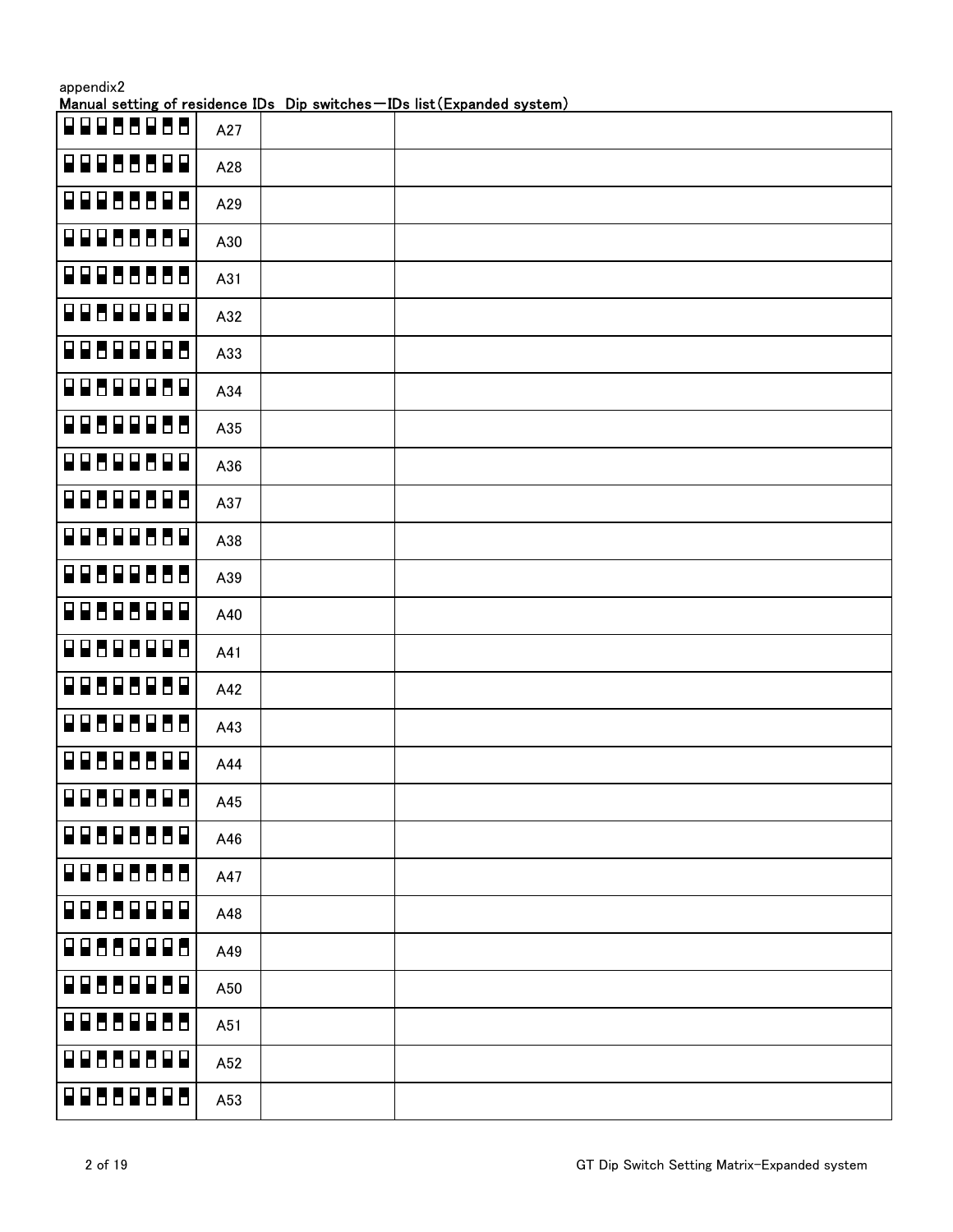| appendix2      |     | Manual setting of residence IDs Dip switches-IDs list (Expanded system) |
|----------------|-----|-------------------------------------------------------------------------|
| 996<br>88888   | A54 |                                                                         |
| 88888888       | A55 |                                                                         |
| 8888888        | A56 |                                                                         |
| 8888888        | A57 |                                                                         |
| 8888888        | A58 |                                                                         |
| 8888888        | A59 |                                                                         |
| 8888888        | A60 |                                                                         |
| 88888888       | A61 |                                                                         |
| 88888888       | A62 |                                                                         |
| 8888888        | A63 |                                                                         |
| 8888888        | A64 |                                                                         |
| 8888888        | A65 |                                                                         |
| 88888888       | A66 |                                                                         |
| 8888888        | A67 |                                                                         |
| 8888888        | A68 |                                                                         |
| 88888888       | A69 |                                                                         |
| 8888888        | A70 |                                                                         |
| 8888888        | A71 |                                                                         |
| 8888888        | A72 |                                                                         |
| 8888888        | A73 |                                                                         |
| <b>BUBBEBB</b> | A74 |                                                                         |
| 8888888        | A75 |                                                                         |
| 88888888       | A76 |                                                                         |
| 88888888       | A77 |                                                                         |
| 88888888       | A78 |                                                                         |
| 88888888       | A79 |                                                                         |
| 8888888        | A80 |                                                                         |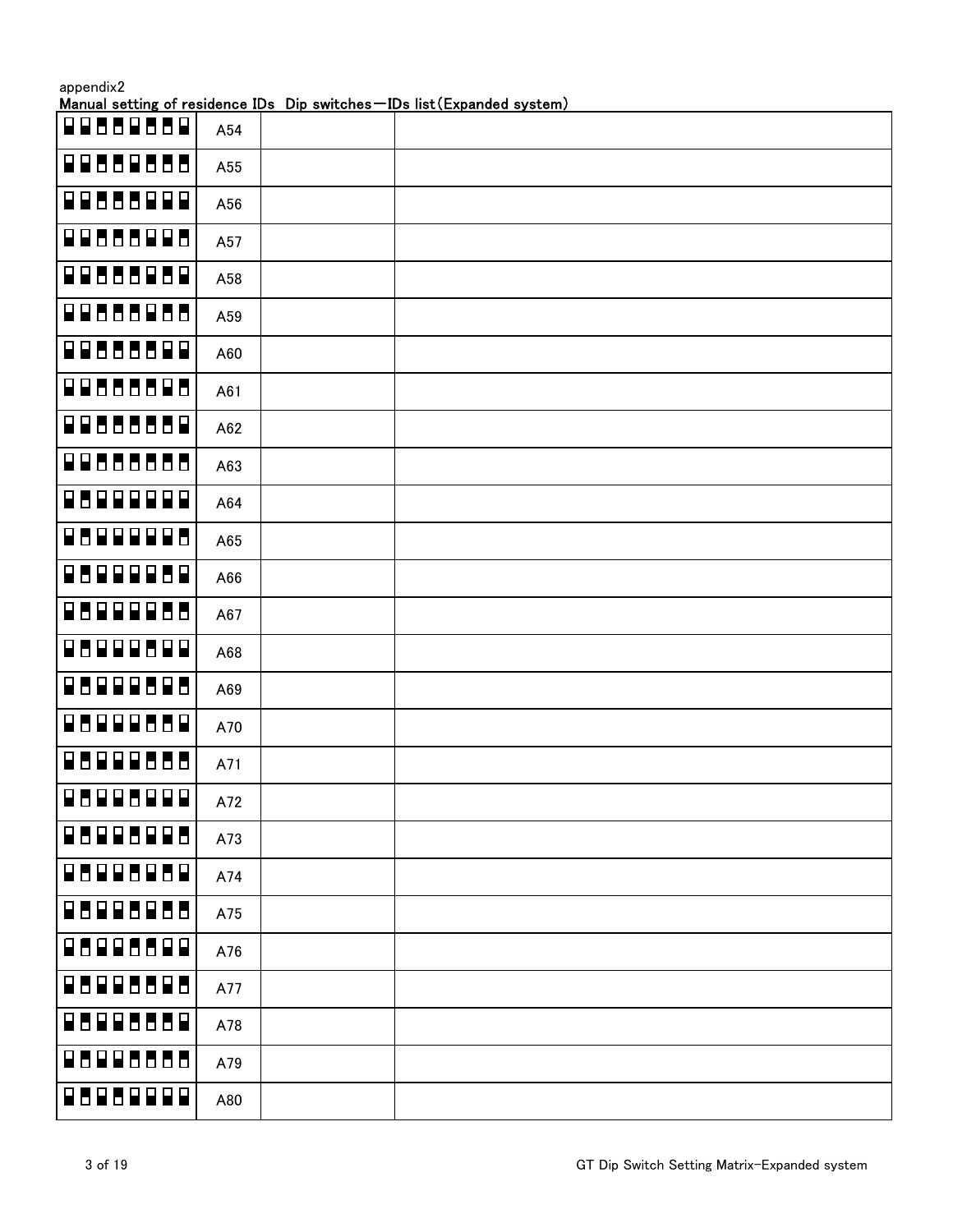|          |      | <u>Manual setting of residence IDs Dip switches – IDs list (Expanded system)</u> |
|----------|------|----------------------------------------------------------------------------------|
| 8888888  | A81  |                                                                                  |
| 88888888 | A82  |                                                                                  |
| 8888888  | A83  |                                                                                  |
| 8888888  | A84  |                                                                                  |
| 88888888 | A85  |                                                                                  |
| 8888888  | A86  |                                                                                  |
| 8888888  | A87  |                                                                                  |
| 8888888  | A88  |                                                                                  |
| 8888888  | A89  |                                                                                  |
| 88888888 | A90  |                                                                                  |
| 8888888  | A91  |                                                                                  |
| 8888888  | A92  |                                                                                  |
| 8888888  | A93  |                                                                                  |
| 88888888 | A94  |                                                                                  |
| 8888888  | A95  |                                                                                  |
| 8888888  | A96  |                                                                                  |
| 8888888  | A97  |                                                                                  |
| 8888888  | A98  |                                                                                  |
| 8888888  | A99  |                                                                                  |
| 8888888  | A100 |                                                                                  |
| 88888888 | A101 |                                                                                  |
| 88888888 | A102 |                                                                                  |
| 88888888 | A103 |                                                                                  |
| 8888888  | A104 |                                                                                  |
| 88888888 | A105 |                                                                                  |
| 8888888  | A106 |                                                                                  |
| 88888888 | A107 |                                                                                  |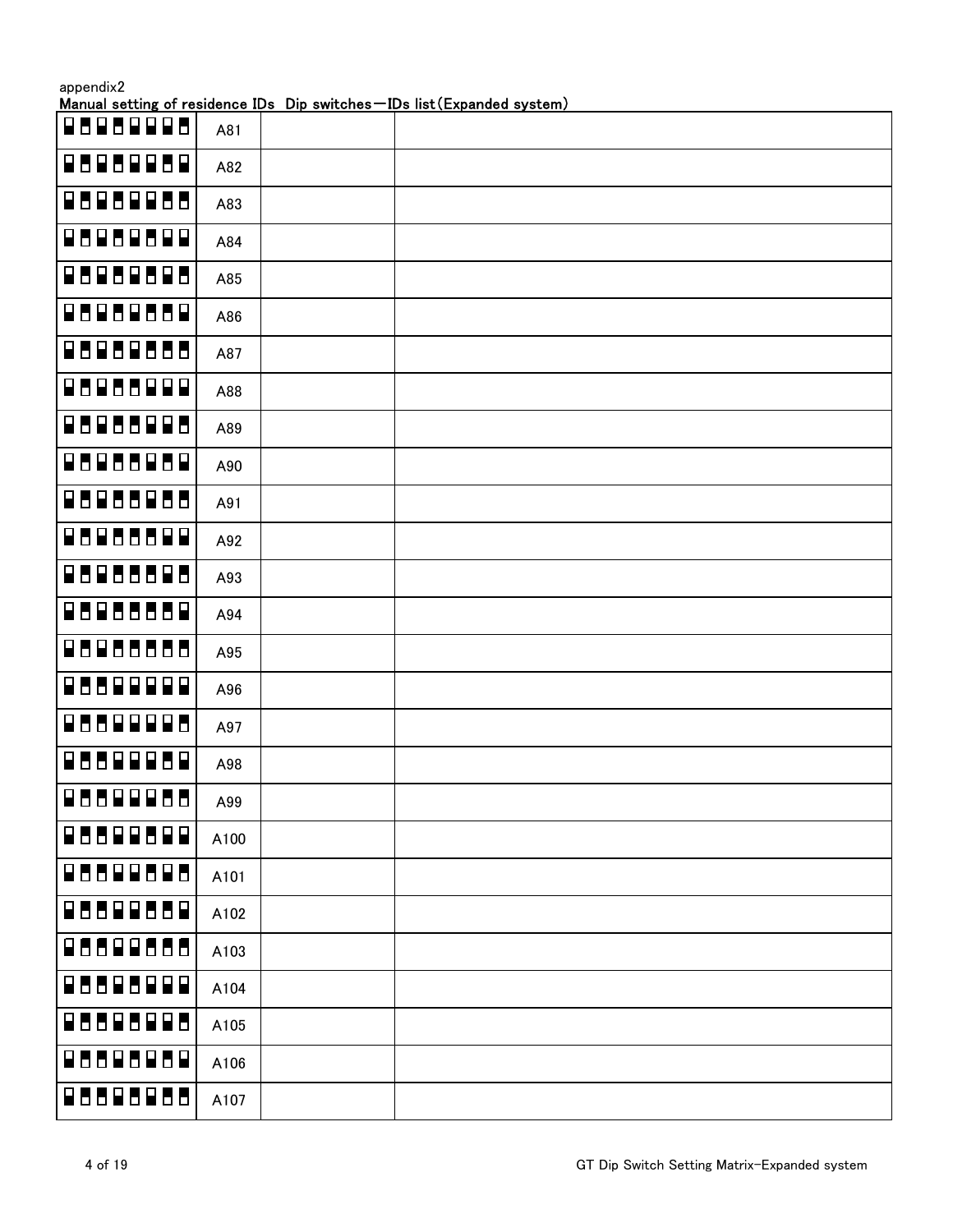|                 |      | Manual setting of residence IDs Dip switches-IDs list (Expanded system) |
|-----------------|------|-------------------------------------------------------------------------|
| $P$ 8898899     | A108 |                                                                         |
| 88888888        | A109 |                                                                         |
| 88888888        | A110 |                                                                         |
| <b>QUUQUUDU</b> | A111 |                                                                         |
| 8888888         | A112 |                                                                         |
| 8888888         | A113 |                                                                         |
| 8888888         | A114 |                                                                         |
| 8888888         | A115 |                                                                         |
| 8888888         | A116 |                                                                         |
| 88888888        | A117 |                                                                         |
| 88888888        | A118 |                                                                         |
| 88888888        | A119 |                                                                         |
| 8888888         | A120 |                                                                         |
| 88888888        | A121 |                                                                         |
| 88888888        | A122 |                                                                         |
| 8888888         | A123 |                                                                         |
| 8888888         | A124 |                                                                         |
| 886888<br>86    | A125 |                                                                         |
| 88888888        | A126 |                                                                         |
| 88888888        | A127 |                                                                         |
| 89999999        | A128 |                                                                         |
| 8999998         | A129 |                                                                         |
| 8888888         | A130 |                                                                         |
| 89999888        | A131 |                                                                         |
| 88888888        | A132 |                                                                         |
| 59999595        | A133 |                                                                         |
| 89999889        | A134 |                                                                         |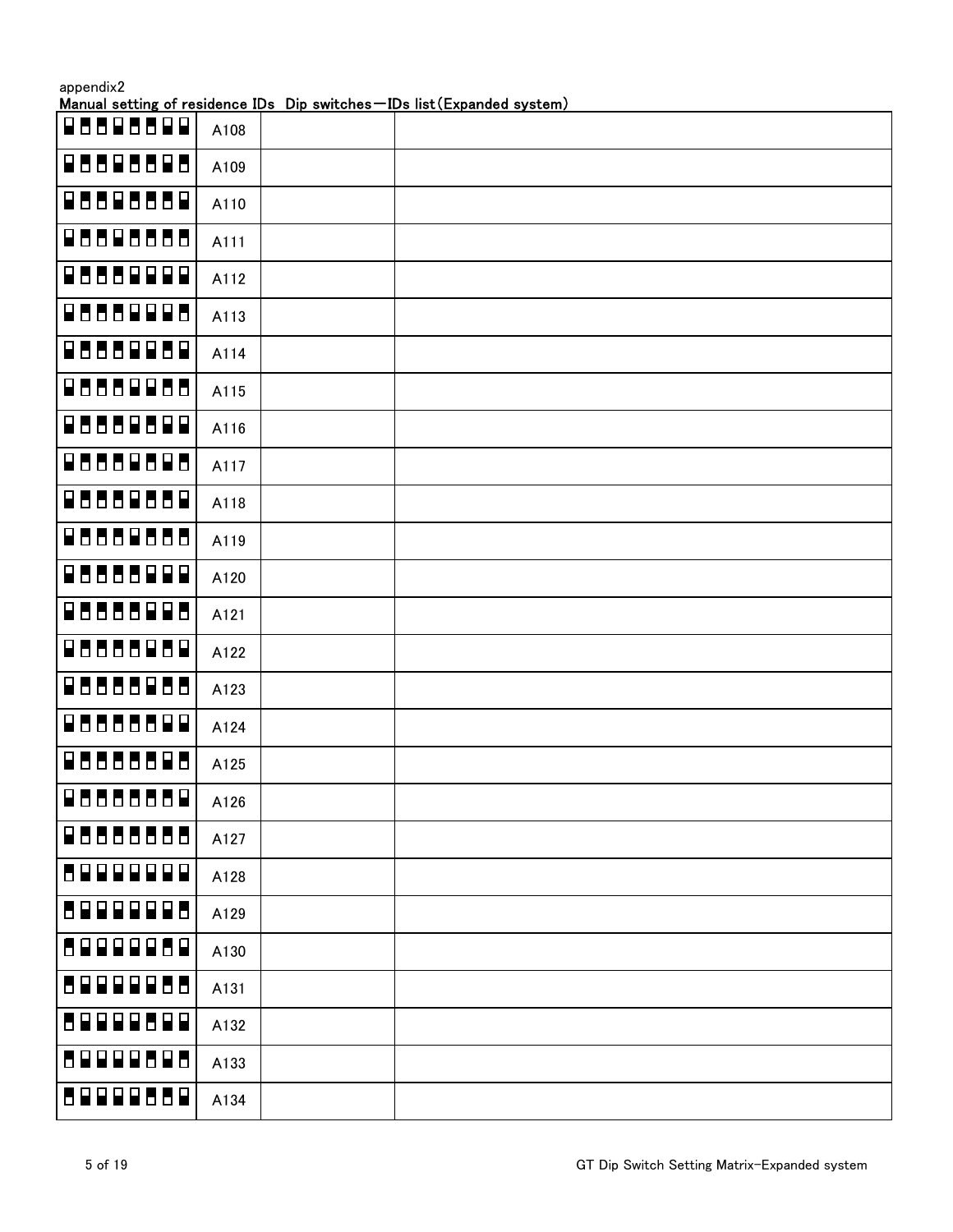|          |      | Manual setting of residence IDs Dip switches-IDs list (Expanded system) |
|----------|------|-------------------------------------------------------------------------|
| 88888888 | A135 |                                                                         |
| 89998999 | A136 |                                                                         |
| 89998998 | A137 |                                                                         |
| 89998989 | A138 |                                                                         |
| 89998988 | A139 |                                                                         |
| 89998899 | A140 |                                                                         |
| 89998898 | A141 |                                                                         |
| 89998889 | A142 |                                                                         |
| 89998888 | A143 |                                                                         |
| 8998999  | A144 |                                                                         |
| 89989988 | A145 |                                                                         |
| 89989889 | A146 |                                                                         |
| 89989888 | A147 |                                                                         |
| 89989899 | A148 |                                                                         |
| 89989888 | A149 |                                                                         |
| 89989889 | A150 |                                                                         |
| 89989888 | A151 |                                                                         |
| 89988999 | A152 |                                                                         |
| 89988998 | A153 |                                                                         |
| 89988989 | A154 |                                                                         |
| 88888888 | A155 |                                                                         |
| 89988899 | A156 |                                                                         |
| 88888888 | A157 |                                                                         |
| 88888888 | A158 |                                                                         |
| 88888888 | A159 |                                                                         |
| 89899999 | A160 |                                                                         |
| 8989998  | A161 |                                                                         |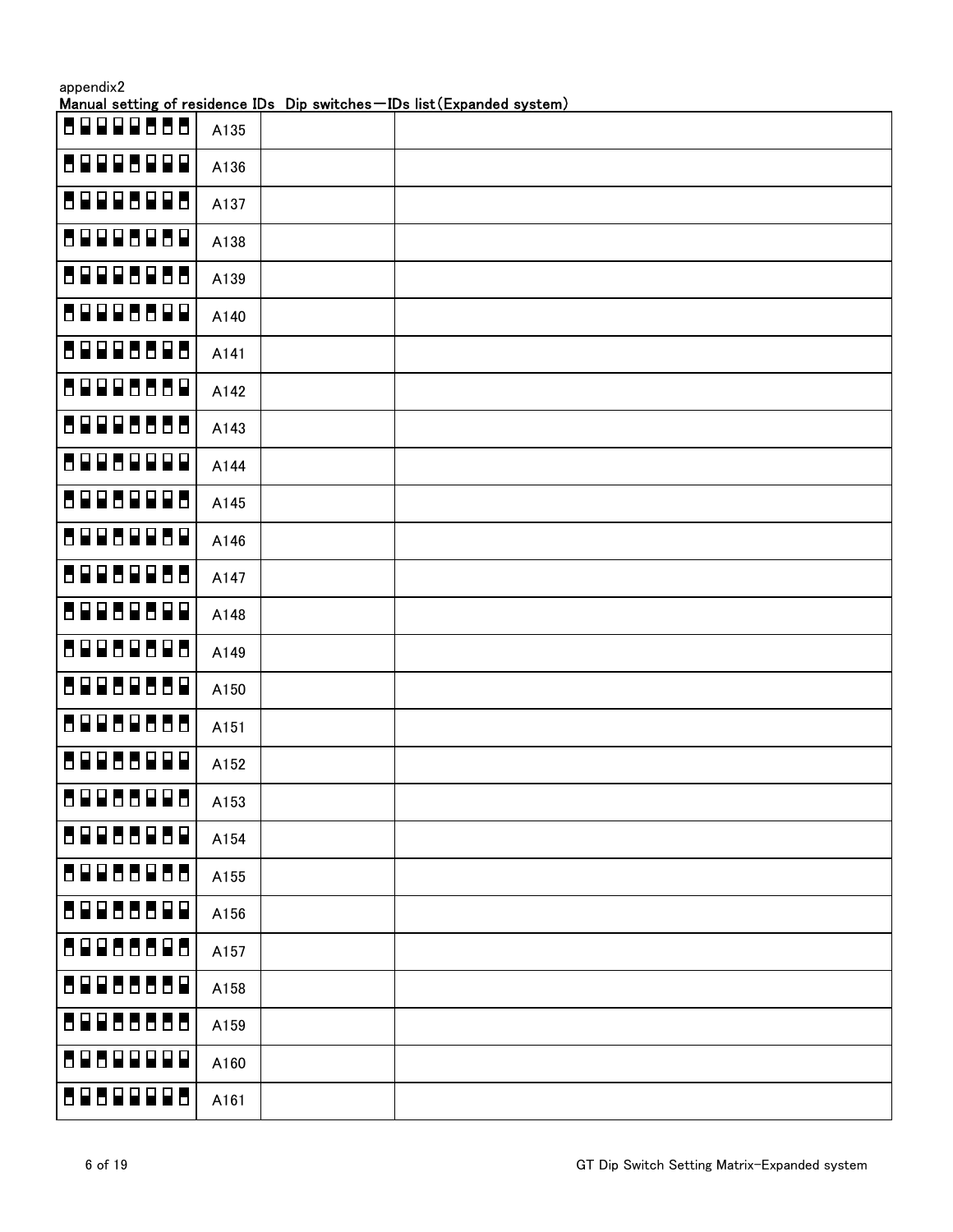|                     |      | Manual setting of residence IDs Dip switches-IDs list (Expanded system) |
|---------------------|------|-------------------------------------------------------------------------|
| 8989989             | A162 |                                                                         |
| 8080008             | A163 |                                                                         |
| 80800000            | A164 |                                                                         |
| 89899898            | A165 |                                                                         |
| 80800888            | A166 |                                                                         |
| 89899888            | A167 |                                                                         |
| 89898999            | A168 |                                                                         |
| 89898998            | A169 |                                                                         |
| 89898989            | A170 |                                                                         |
| 89898988            | A171 |                                                                         |
| 89898899            | A172 |                                                                         |
| 80808800            | A173 |                                                                         |
| 80808880            | A174 |                                                                         |
| 89898888            | A175 |                                                                         |
| 8988999             | A176 |                                                                         |
| 89888998            | A177 |                                                                         |
| 88888888            | A178 |                                                                         |
| 895<br>8866         | A179 |                                                                         |
| 89888899            | A180 |                                                                         |
| 88888888            | A181 |                                                                         |
| 89888889            | A182 |                                                                         |
| 89889888            | A183 |                                                                         |
| <b>6999</b><br>8988 | A184 |                                                                         |
| 89888998            | A185 |                                                                         |
| 80888080            | A186 |                                                                         |
| 89888988            | A187 |                                                                         |
| 89888899            | A188 |                                                                         |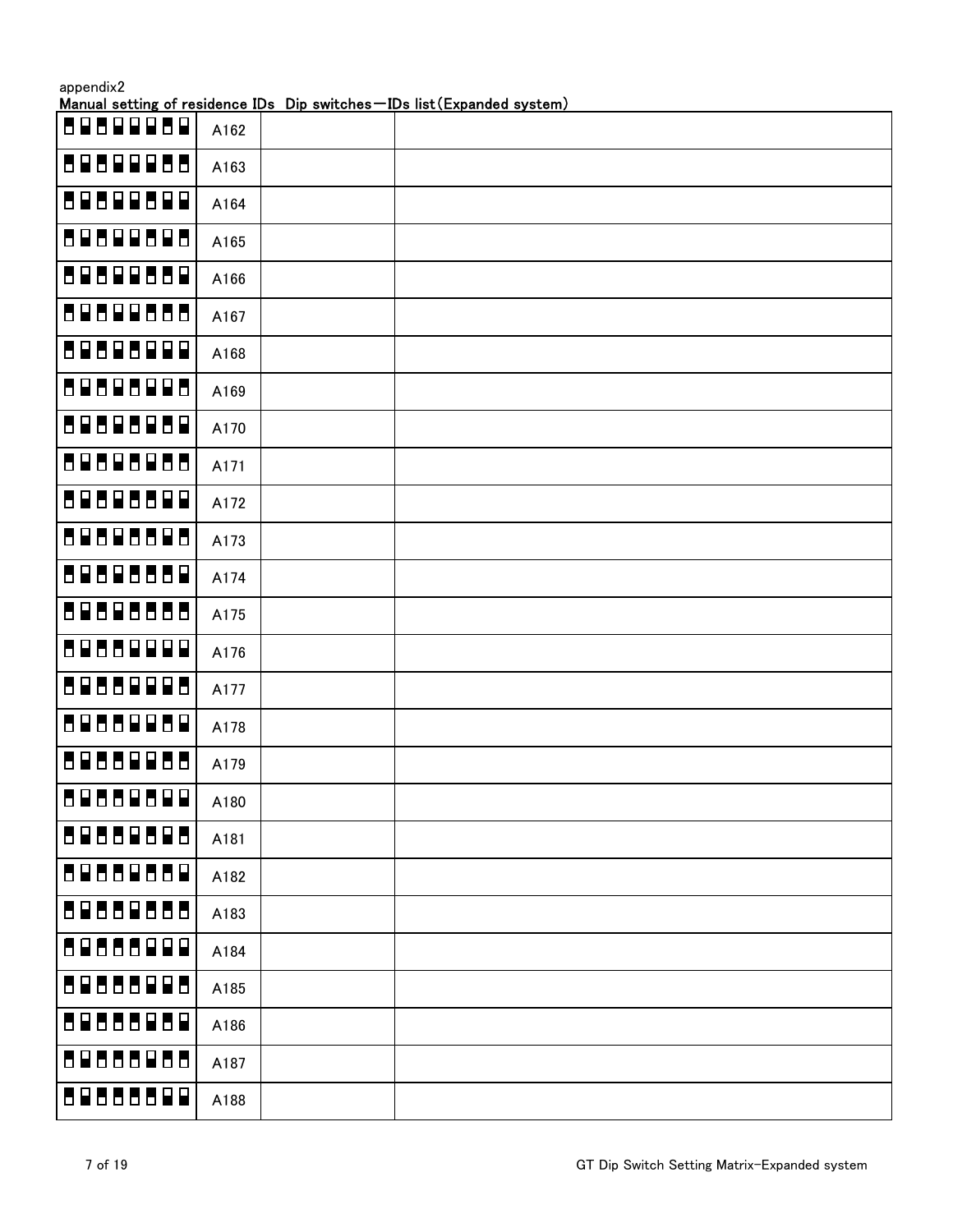| appendix2    |      | Manual setting of residence IDs Dip switches-IDs list (Expanded system) |
|--------------|------|-------------------------------------------------------------------------|
| 86898<br>888 | A189 |                                                                         |
| 88888888     | A190 |                                                                         |
| 88888888     | A191 |                                                                         |
| 8899999      | A192 |                                                                         |
| 55999985     | A193 |                                                                         |
| 8899989      | A194 |                                                                         |
| 88999888     | A195 |                                                                         |
| 88999899     | A196 |                                                                         |
| 8899988      | A197 |                                                                         |
| 8899988      | A198 |                                                                         |
| 8899988      | A199 |                                                                         |
| 88998999     | A200 |                                                                         |
| 88998988     | A201 |                                                                         |
| 88998989     | A202 |                                                                         |
| 88998988     | A203 |                                                                         |
| 88998899     | A204 |                                                                         |
| 88998898     | A205 |                                                                         |
| 88998889     | A206 |                                                                         |
| 88998888     | A207 |                                                                         |
| 8898999      | A208 |                                                                         |
| 55959985     | A209 |                                                                         |
| 8898989      | A210 |                                                                         |
| 8898988      | A211 |                                                                         |
| 55959599     | A212 |                                                                         |
| 8898998      | A213 |                                                                         |
| 8898988      | A214 |                                                                         |
| 88989888     | A215 |                                                                         |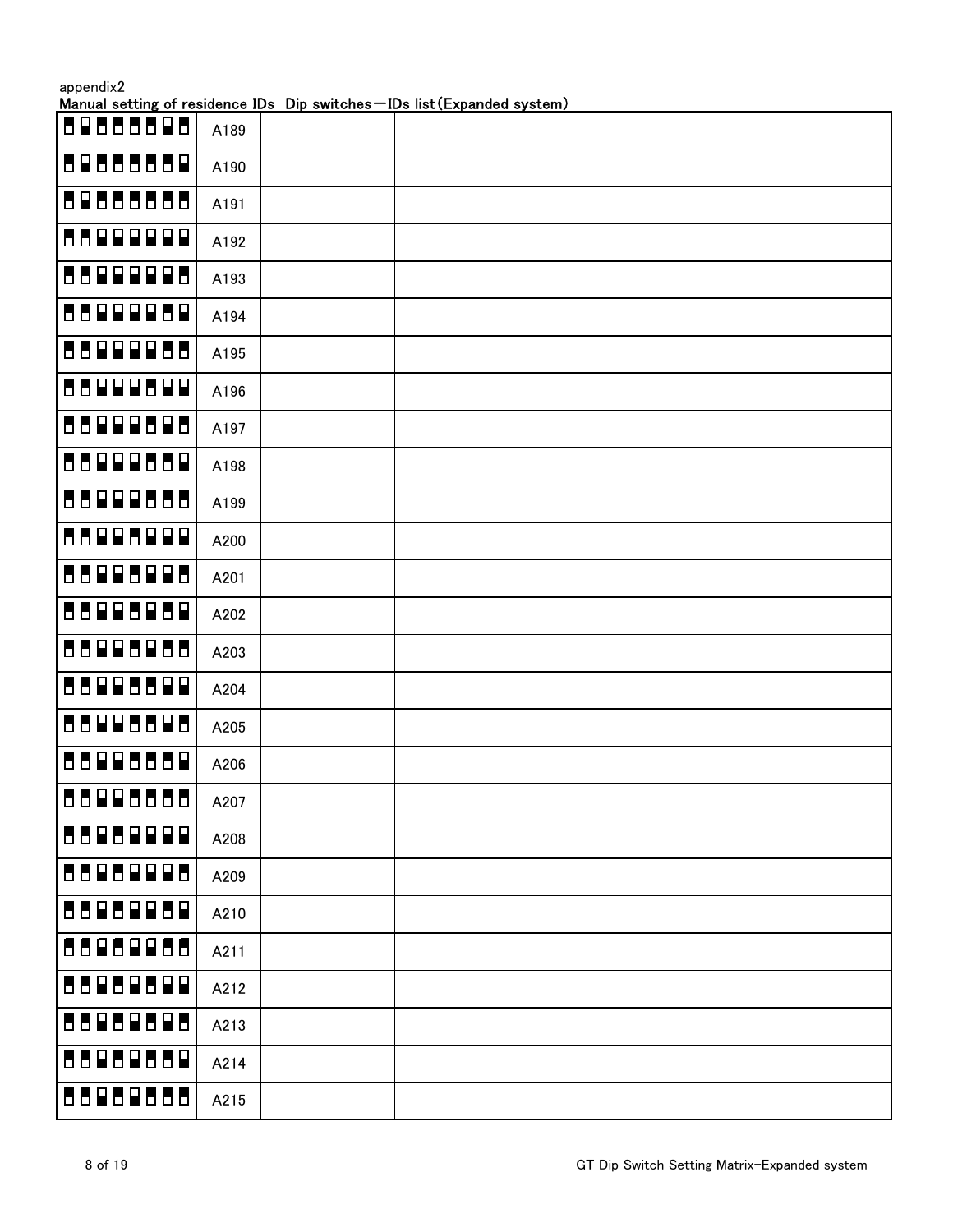| appendix2 |      | Manual setting of residence IDs Dip switches-IDs list (Expanded system) |
|-----------|------|-------------------------------------------------------------------------|
| 88988999  | A216 |                                                                         |
| 88988998  | A217 |                                                                         |
| 88988989  | A218 |                                                                         |
| 88988988  | A219 |                                                                         |
| 88988899  | A220 |                                                                         |
| 88988888  | A221 |                                                                         |
| 88988889  | A222 |                                                                         |
| 88988888  | A223 |                                                                         |
| 8889999   | A224 |                                                                         |
| 8889998   | A225 |                                                                         |
| 88899889  | A226 |                                                                         |
| 8889988   | A227 |                                                                         |
| 88899899  | A228 |                                                                         |
| 88899888  | A229 |                                                                         |
| 8889988   | A230 |                                                                         |
| 88899888  | A231 |                                                                         |
| 88888999  | A232 |                                                                         |
| 88898988  | A233 |                                                                         |
| 88888889  | A234 |                                                                         |
| 8888888   | A235 |                                                                         |
| 88888899  | A236 |                                                                         |
| 88888888  | A237 |                                                                         |
| 88888889  | A238 |                                                                         |
| 88888888  | A239 |                                                                         |
| 8888999   | A240 |                                                                         |
| 88888988  | A241 |                                                                         |
| 8888989   | A242 |                                                                         |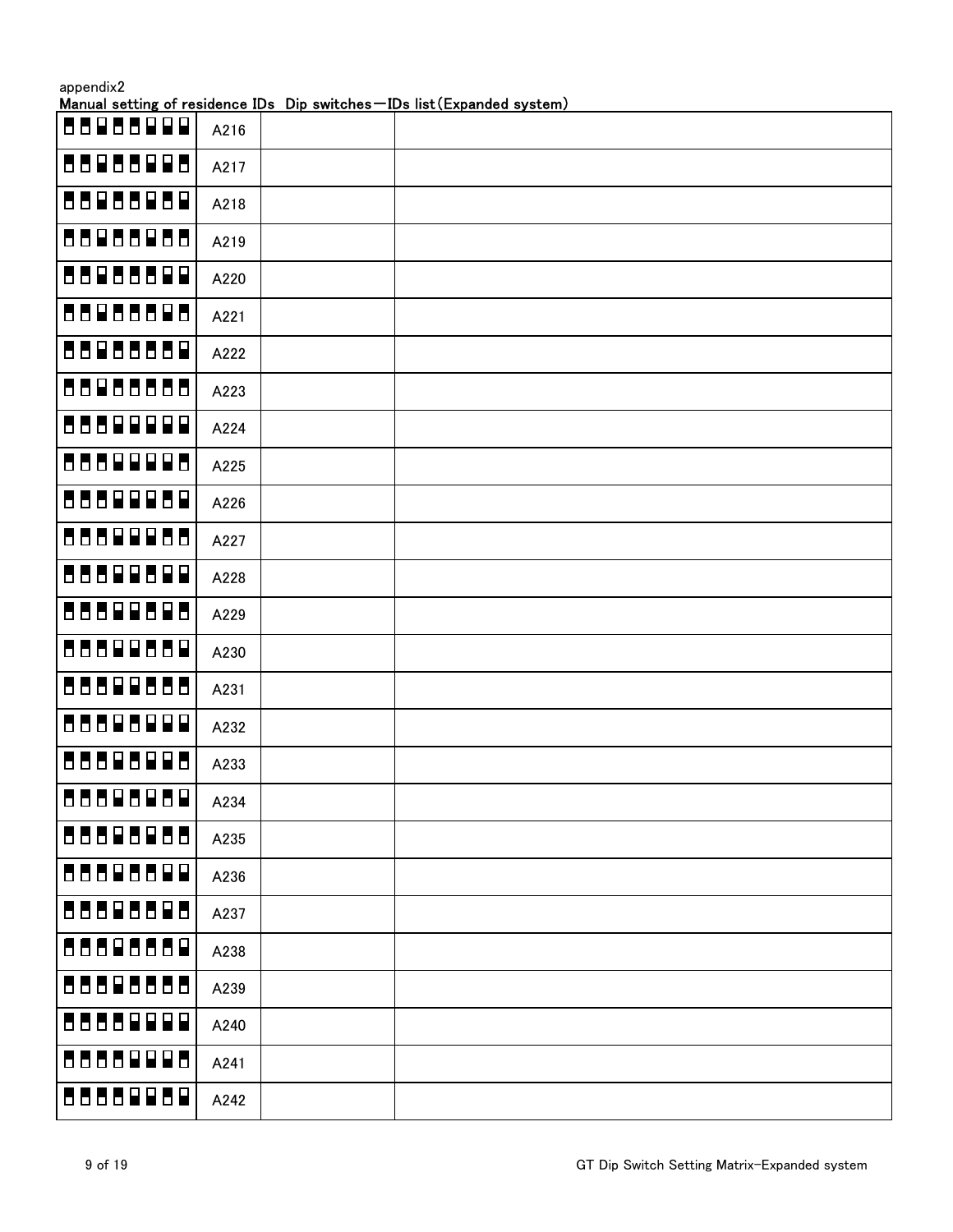|                  |             | Manual setting of residence IDs Dip switches-IDs list (Expanded system) |
|------------------|-------------|-------------------------------------------------------------------------|
| 66666866         | A243        |                                                                         |
| 88888899         | A244        |                                                                         |
| 88888888         | A245        |                                                                         |
| 88888888         | A246        |                                                                         |
| 88888888         | A247        |                                                                         |
| 88888999         | A248        |                                                                         |
| 88888988         | A249        |                                                                         |
| 88888888         | A250        |                                                                         |
| 9999998          | B251        |                                                                         |
| <b>QQQQQQBQ</b>  | <b>B252</b> |                                                                         |
| <b>QQQQQQ88</b>  | B253        |                                                                         |
| F 9 9 9 9 8 9 9  | <b>B254</b> |                                                                         |
| <b>QQQQQ88Q8</b> | <b>B255</b> |                                                                         |
| 00000000         | <b>B256</b> |                                                                         |
| <b>QOQQQUUU</b>  | B257        |                                                                         |
| 88885888         | <b>B258</b> |                                                                         |
| <b>QQQQUQQQ</b>  | B259        |                                                                         |
| 99995959         | B260        |                                                                         |
| <b>ROODBOBB</b>  | B261        |                                                                         |
| 88885588         | B262        |                                                                         |
| 88885588         | B263        |                                                                         |
| 8888558          | B264        |                                                                         |
| 8888555          | B265        |                                                                         |
| 88868888         | B266        |                                                                         |
| 88868886         | B267        |                                                                         |
| 99952959         | B268        |                                                                         |
| <b>BBBBBBB</b>   | B269        |                                                                         |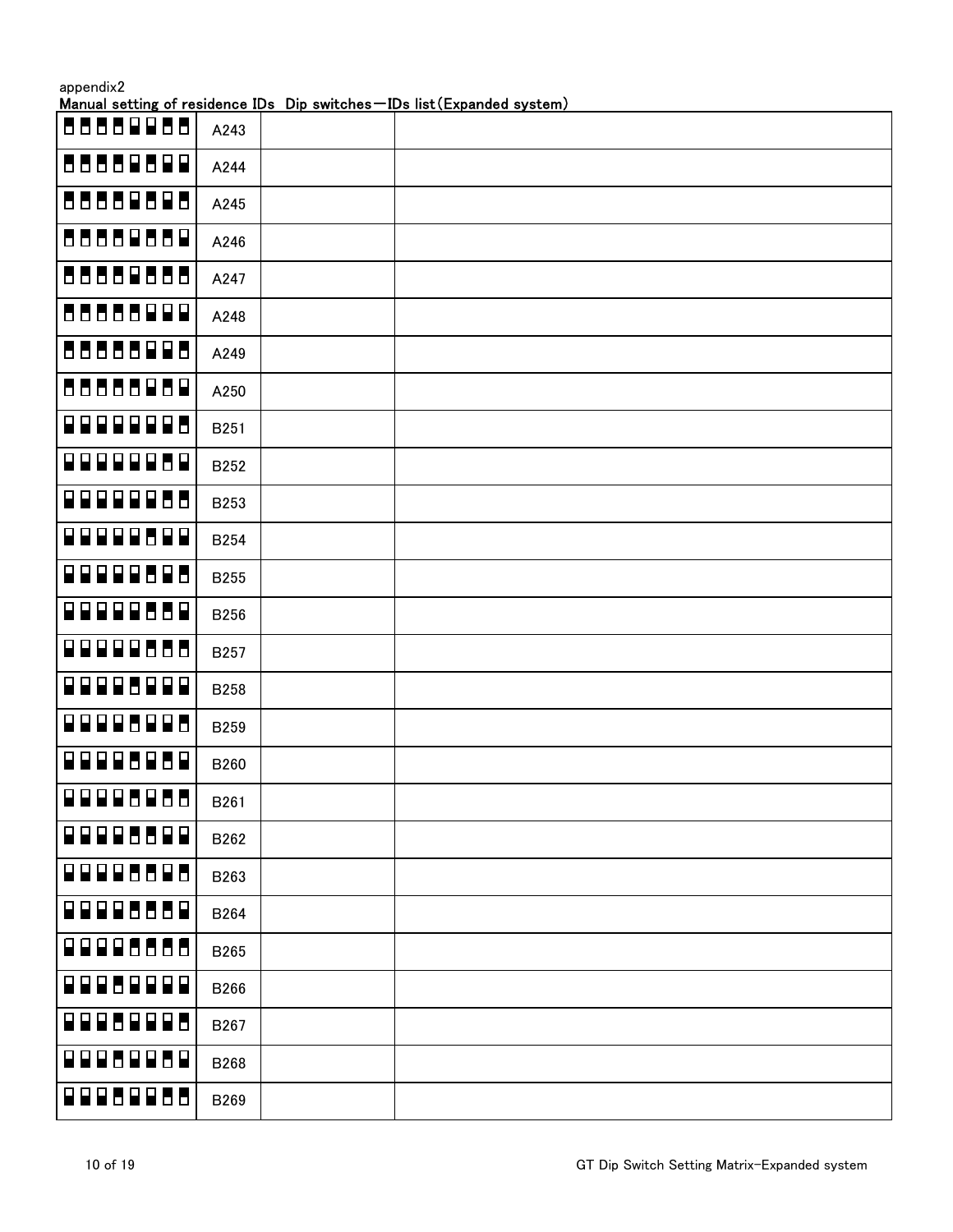| appendix2 |
|-----------|
|-----------|

| 8888888         |  |                          | <b>B270</b> |  |
|-----------------|--|--------------------------|-------------|--|
| 88888888        |  |                          | <b>B271</b> |  |
| <b>DOOBBBB</b>  |  | $\overline{\mathbf{r}}$  | <b>B272</b> |  |
| <b>QQQUQUUU</b> |  |                          | B273        |  |
| <b>BBBBBBB</b>  |  | $\blacksquare$           | <b>B274</b> |  |
| <b>DODBBDD</b>  |  | $\blacksquare$           | <b>B275</b> |  |
| <b>BBBBBBB</b>  |  | $\overline{\mathbf{H}}$  | <b>B276</b> |  |
| <b>QQQUUQUU</b> |  |                          | <b>B277</b> |  |
| <b>QQQUUUQ</b>  |  | $\overline{\mathbf{H}}$  | <b>B278</b> |  |
| <b>BBBBBBB</b>  |  | $\blacksquare$           | <b>B279</b> |  |
| <b>QQQUUUU</b>  |  | $\blacksquare$           | <b>B280</b> |  |
| <b>QQQ66666</b> |  |                          | B281        |  |
| 9959999         |  | $\mathbf \mathbf F$      | B282        |  |
| 8888888         |  | Ь                        | B283        |  |
| 8888888         |  | $\blacksquare$           | <b>B284</b> |  |
| <b>QQUQQQU</b>  |  | Ь                        | <b>B285</b> |  |
| <b>BRUBBB</b>   |  | $\blacksquare$           | <b>B286</b> |  |
| 8868868         |  | $\overline{\phantom{a}}$ | B287        |  |
| <b>QQ8QQ88Q</b> |  |                          | <b>B288</b> |  |
| <b>BRAGEANA</b> |  |                          | <b>B289</b> |  |
| 88888888        |  |                          | <b>B290</b> |  |
| 88585885        |  |                          | B291        |  |
| <b>BRUGHEDB</b> |  |                          | B292        |  |
| <b>BROBBERO</b> |  |                          | B293        |  |
| 88888888        |  |                          | B294        |  |
| <b>BBBBBBBB</b> |  |                          | <b>B295</b> |  |
| <b>BBBBBBBB</b> |  |                          | <b>B296</b> |  |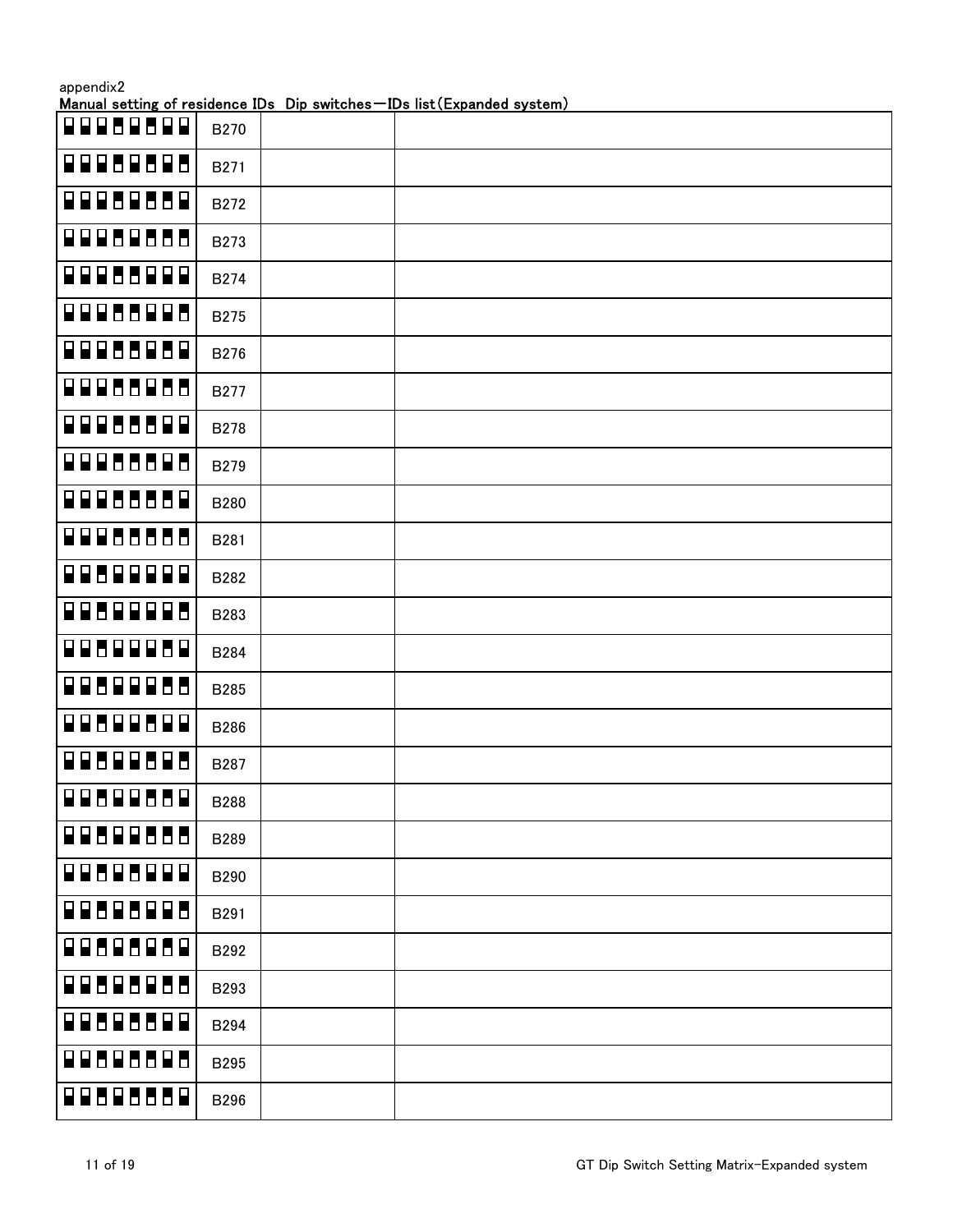|                                     |             | Manual setting of residence IDs Dip switches-IDs list (Expanded system) |
|-------------------------------------|-------------|-------------------------------------------------------------------------|
| $P$ $P$ $P$ $P$ $E$ $P$ $P$ $P$ $P$ | B297        |                                                                         |
| 8866888                             | <b>B298</b> |                                                                         |
| 8888888                             | B299        |                                                                         |
| <b>BO00BO00</b>                     | <b>B300</b> |                                                                         |
| 8888888                             | B301        |                                                                         |
| <b>BB88888</b>                      | B302        |                                                                         |
| 88888888                            | B303        |                                                                         |
| 88888888                            | B304        |                                                                         |
| 88888888                            | <b>B305</b> |                                                                         |
| 8888888                             | B306        |                                                                         |
| 88888888                            | B307        |                                                                         |
| 88888888                            | B308        |                                                                         |
| 88888888                            | B309        |                                                                         |
| 8888888                             | B310        |                                                                         |
| 88888888                            | B311        |                                                                         |
| 88888888                            | B312        |                                                                         |
| 88888888                            | B313        |                                                                         |
| 88668888                            | B314        |                                                                         |
| 8888888                             | <b>B315</b> |                                                                         |
| 8888888                             | B316        |                                                                         |
| 999955<br>80                        | B317        |                                                                         |
| 888588<br>8 F                       | <b>B318</b> |                                                                         |
| 888888<br>88                        | B319        |                                                                         |
| 888668<br>88                        | B320        |                                                                         |
| 88<br>888888                        | B321        |                                                                         |
| 885888<br>8 F                       | B322        |                                                                         |
| 8888888                             | B323        |                                                                         |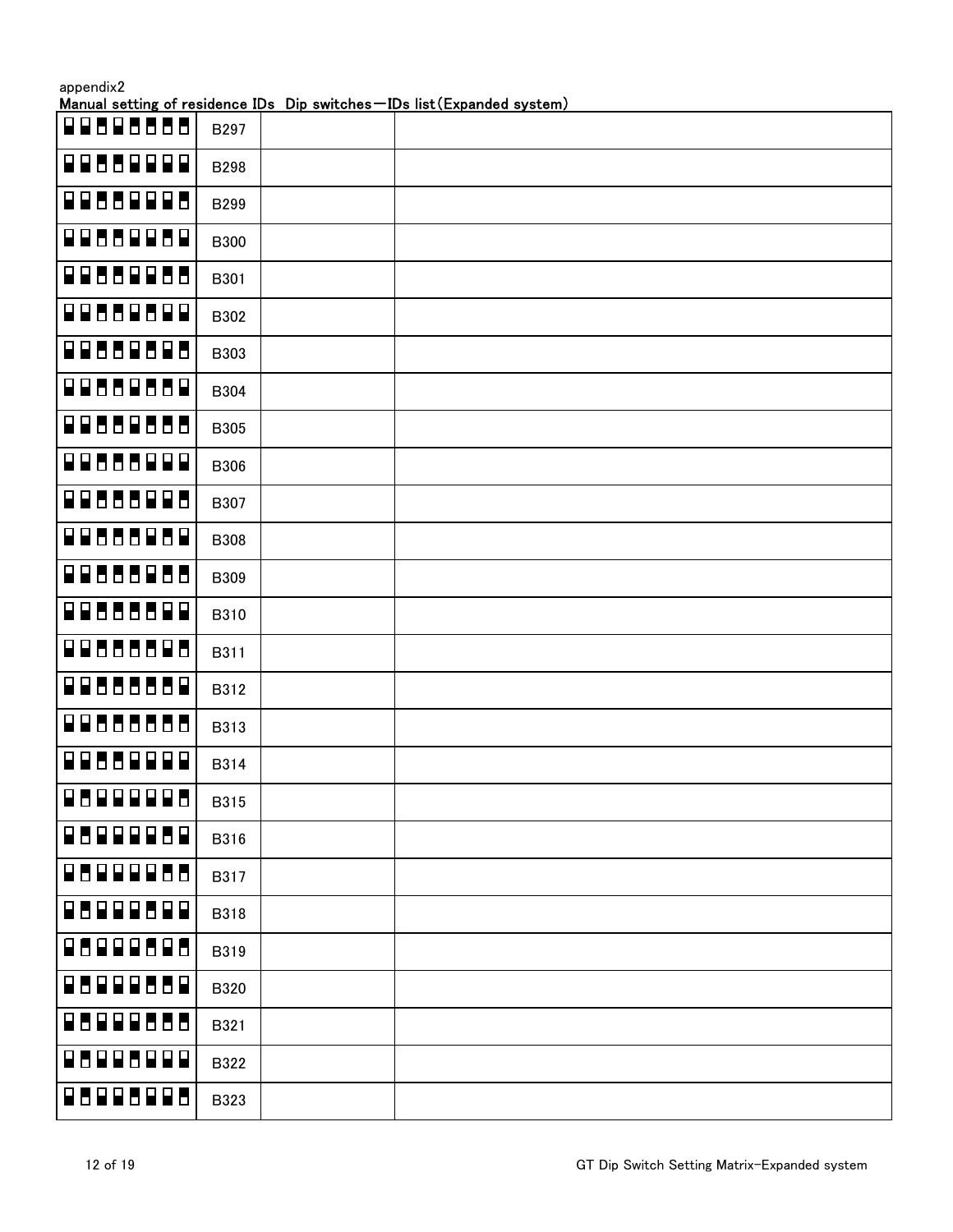|                                          |  |  | Manual setting of residence IDs Dip switches-IDs list (Expanded system) |  |  |  |  |  |  |  |  |  |  |  |
|------------------------------------------|--|--|-------------------------------------------------------------------------|--|--|--|--|--|--|--|--|--|--|--|
| <b>RUBBEER</b>                           |  |  | B324                                                                    |  |  |  |  |  |  |  |  |  |  |  |
| <b>BUBBBBUD</b>                          |  |  | B325                                                                    |  |  |  |  |  |  |  |  |  |  |  |
| $\begin{array}{c} 969966099 \end{array}$ |  |  | B326                                                                    |  |  |  |  |  |  |  |  |  |  |  |
| 88888888                                 |  |  | B327                                                                    |  |  |  |  |  |  |  |  |  |  |  |
| <b>BUBBUDB</b>                           |  |  | B328                                                                    |  |  |  |  |  |  |  |  |  |  |  |
| <b>BBBBBBBB</b>                          |  |  | B329                                                                    |  |  |  |  |  |  |  |  |  |  |  |
| 8888888                                  |  |  | B330                                                                    |  |  |  |  |  |  |  |  |  |  |  |
| 88888888                                 |  |  | B331                                                                    |  |  |  |  |  |  |  |  |  |  |  |
| 88888888                                 |  |  | B332                                                                    |  |  |  |  |  |  |  |  |  |  |  |
| <b>BBBBBBBB</b>                          |  |  | B333                                                                    |  |  |  |  |  |  |  |  |  |  |  |
| 88888888                                 |  |  | B334                                                                    |  |  |  |  |  |  |  |  |  |  |  |
| <b>BBBBBBBB</b>                          |  |  | <b>B335</b>                                                             |  |  |  |  |  |  |  |  |  |  |  |
| <b>ABAREBBA</b>                          |  |  | B336                                                                    |  |  |  |  |  |  |  |  |  |  |  |
| <b>BUBBBUUD</b>                          |  |  | B337                                                                    |  |  |  |  |  |  |  |  |  |  |  |
| 8888888                                  |  |  | B338                                                                    |  |  |  |  |  |  |  |  |  |  |  |
| <b>BBBBBBBB</b>                          |  |  | B339                                                                    |  |  |  |  |  |  |  |  |  |  |  |
| <b>BUBULEDE</b>                          |  |  | B340                                                                    |  |  |  |  |  |  |  |  |  |  |  |
| 88888888                                 |  |  | B341                                                                    |  |  |  |  |  |  |  |  |  |  |  |
|                                          |  |  | B342                                                                    |  |  |  |  |  |  |  |  |  |  |  |
| 88888888                                 |  |  | B343                                                                    |  |  |  |  |  |  |  |  |  |  |  |
| <b>ABABEBBA</b>                          |  |  | B344                                                                    |  |  |  |  |  |  |  |  |  |  |  |
| 88888888                                 |  |  | <b>B345</b>                                                             |  |  |  |  |  |  |  |  |  |  |  |
| 8888899                                  |  |  | B346                                                                    |  |  |  |  |  |  |  |  |  |  |  |
| 88898988                                 |  |  | B347                                                                    |  |  |  |  |  |  |  |  |  |  |  |
| 8888888                                  |  |  | B348                                                                    |  |  |  |  |  |  |  |  |  |  |  |
| 8888888                                  |  |  | B349                                                                    |  |  |  |  |  |  |  |  |  |  |  |
| 8888888                                  |  |  | <b>B350</b>                                                             |  |  |  |  |  |  |  |  |  |  |  |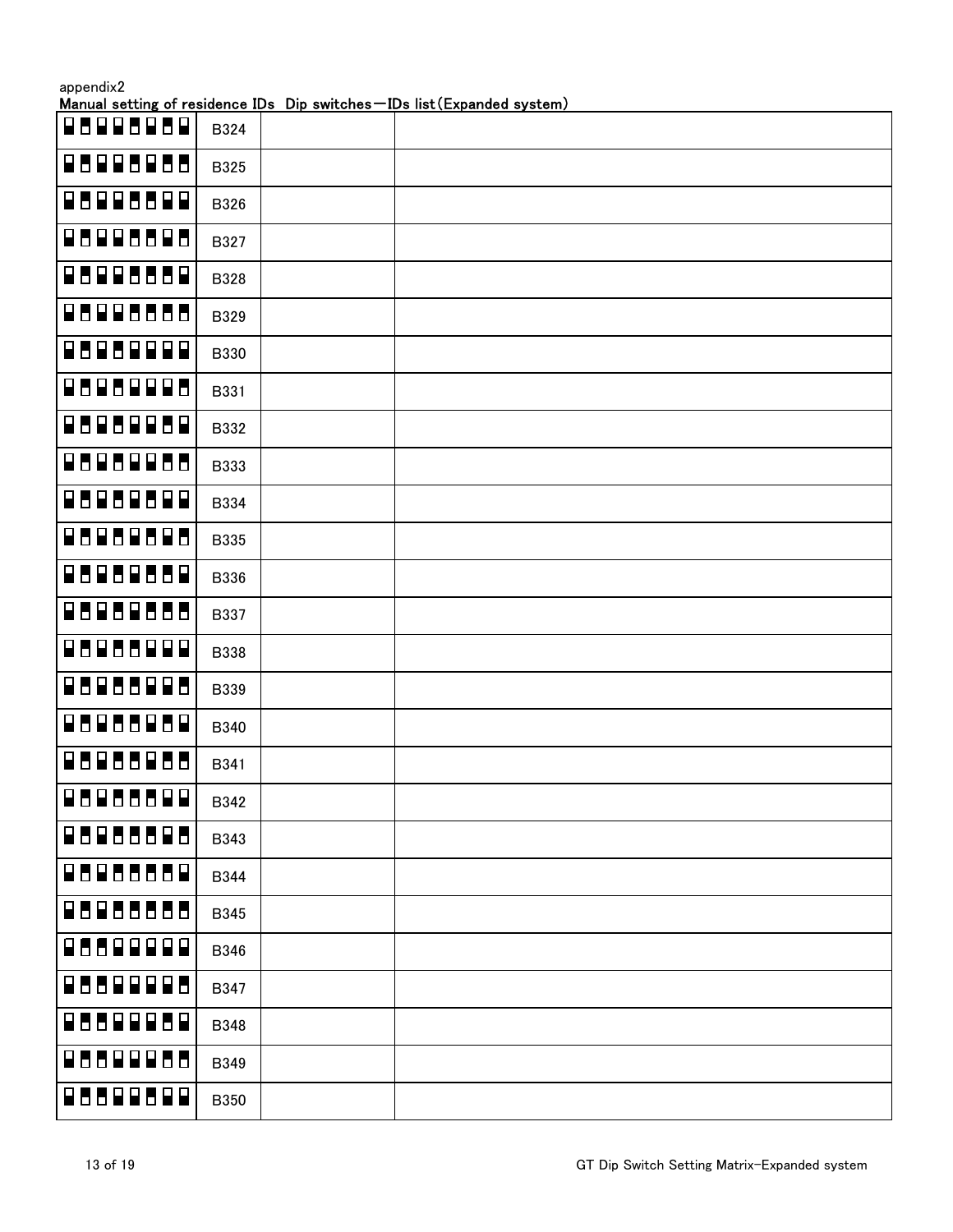|                 |             | <u>Manual setting of residence IDs Dip switches – IDs list (Expanded system)</u> |
|-----------------|-------------|----------------------------------------------------------------------------------|
| 8888888         | B351        |                                                                                  |
| <b>RUBBRUDB</b> | B352        |                                                                                  |
| RUUREUUU        | B353        |                                                                                  |
| 88886888        | <b>B354</b> |                                                                                  |
| 88886888        | <b>B355</b> |                                                                                  |
| <b>RUBBUDB</b>  | B356        |                                                                                  |
| 88886888        | B357        |                                                                                  |
| 8888688         | <b>B358</b> |                                                                                  |
| 88888888        | <b>B359</b> |                                                                                  |
| RUURUUD         | <b>B360</b> |                                                                                  |
| ROORDOO         | B361        |                                                                                  |
| 8888888         | B362        |                                                                                  |
| 88888888        | B363        |                                                                                  |
| 88888888        | B364        |                                                                                  |
| 88888888        | <b>B365</b> |                                                                                  |
| 88888888        | B366        |                                                                                  |
| RUUDRUGU        | B367        |                                                                                  |
| RUBBRUDR        | <b>B368</b> |                                                                                  |
| 8888888H        | B369        |                                                                                  |
| 8888888         | <b>B370</b> |                                                                                  |
| 88888888        | B371        |                                                                                  |
| 88888888        | B372        |                                                                                  |
| 88888888        | B373        |                                                                                  |
| 88888888        | B374        |                                                                                  |
| RABARAA         | <b>B375</b> |                                                                                  |
| RBBBBBBR        | B376        |                                                                                  |
| 8888888         | <b>B377</b> |                                                                                  |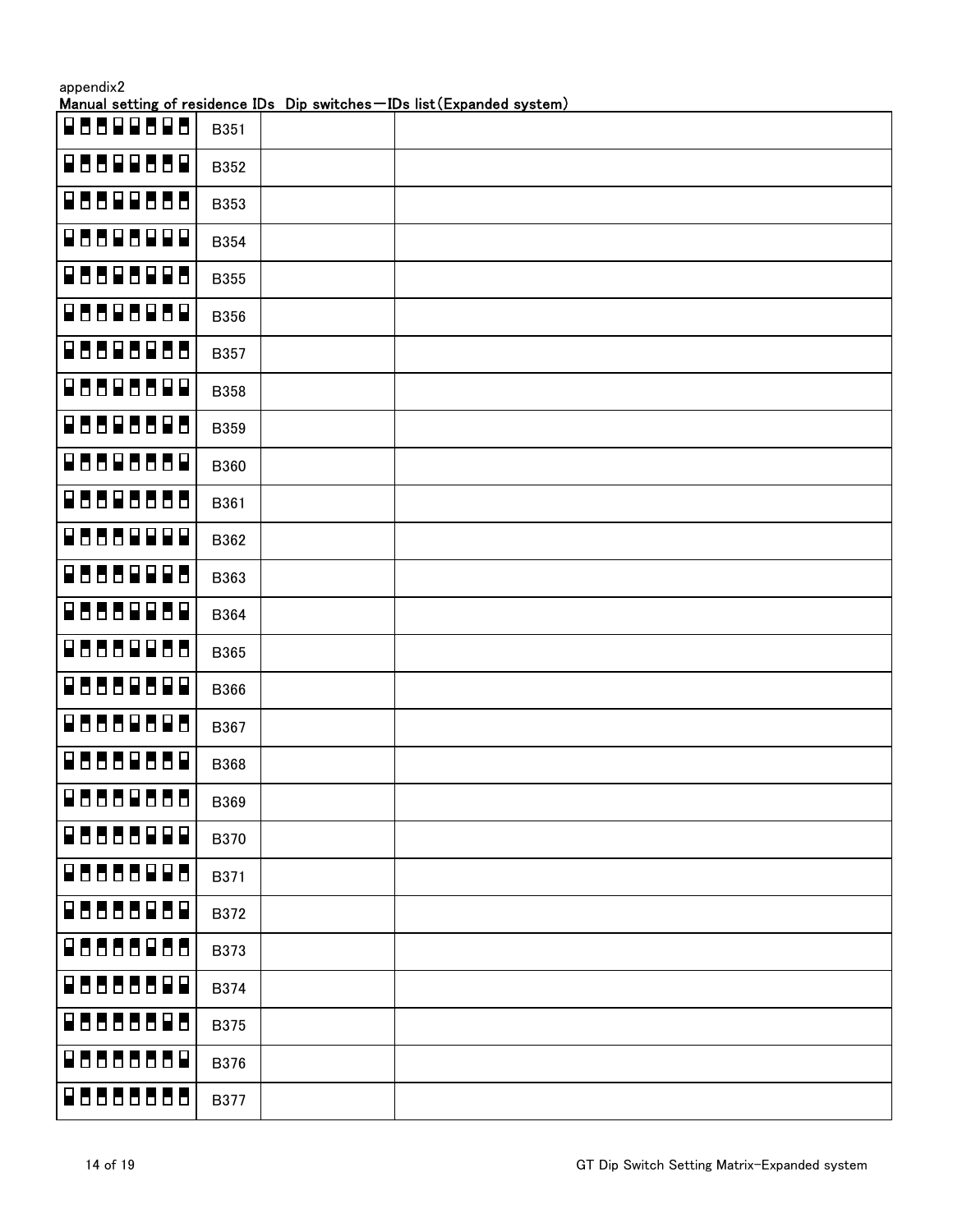| appendix2 |
|-----------|
|-----------|

| 5999999           | <b>B378</b> |  |
|-------------------|-------------|--|
| 8999998           | B379        |  |
| 80000080          | <b>B380</b> |  |
| 89999888          | B381        |  |
| 89999899          | B382        |  |
| 89999898          | B383        |  |
| 89999889          | B384        |  |
| 89999888          | <b>B385</b> |  |
| 59995999          | <b>B386</b> |  |
| 89998998          | B387        |  |
| 89998989          | <b>B388</b> |  |
| 89998988          | B389        |  |
| 89998899          | B390        |  |
| 89998898          | B391        |  |
| 89998889          | B392        |  |
| 89998888          | B393        |  |
| 8998999<br>Ρ      | B394        |  |
| 5995999<br>$\Box$ | <b>B395</b> |  |
| 89989889          | <b>B396</b> |  |
| 69988988          | B397        |  |
| 89989899          | <b>B398</b> |  |
| 59959595          | B399        |  |
| 89988889          | <b>B400</b> |  |
| 89988888          | B401        |  |
| 59955999          | B402        |  |
| 89988998          | B403        |  |
| 59955959          | B404        |  |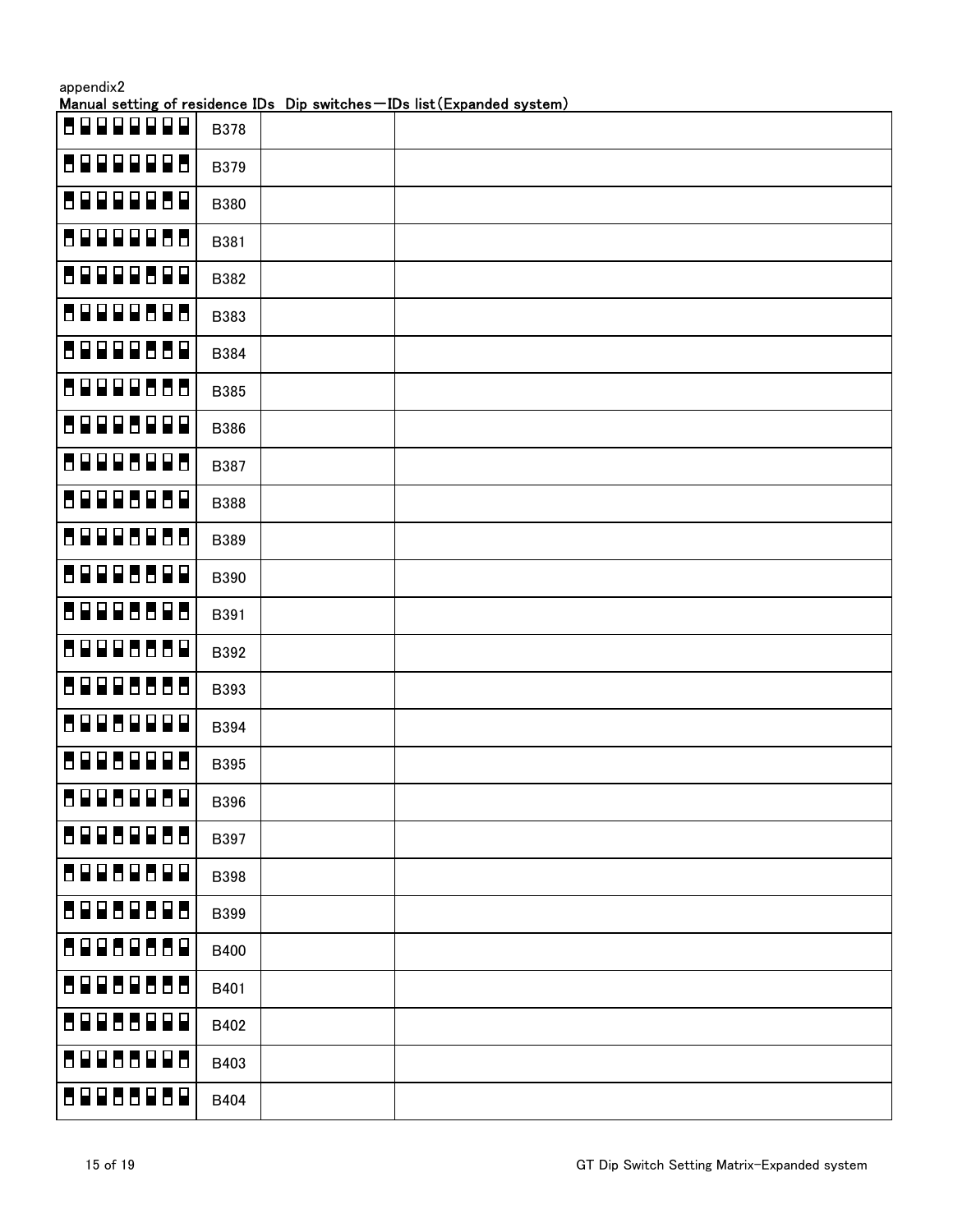| appendix2 |  |
|-----------|--|
|-----------|--|

| 88888888 | B405 |  |
|----------|------|--|
| 80088800 | B406 |  |
| 88888888 | B407 |  |
| 88888888 | B408 |  |
| 89988888 | B409 |  |
| 88888888 | B410 |  |
| 80800008 | B411 |  |
| 80800080 | B412 |  |
| 89899988 | B413 |  |
| 80800880 | B414 |  |
| 89899898 | B415 |  |
| 80800888 | B416 |  |
| 88888888 | B417 |  |
| 88888888 | B418 |  |
| 80808008 | B419 |  |
| 89898989 | B420 |  |
| 80808088 | B421 |  |
| 89898899 | B422 |  |
| 80808800 | B423 |  |
| 89898889 | B424 |  |
| 89898888 | B425 |  |
| 8988999  | B426 |  |
| 8988998  | B427 |  |
| 89889889 | B428 |  |
| 88888888 | B429 |  |
| 89889899 | B430 |  |
| 89888898 | B431 |  |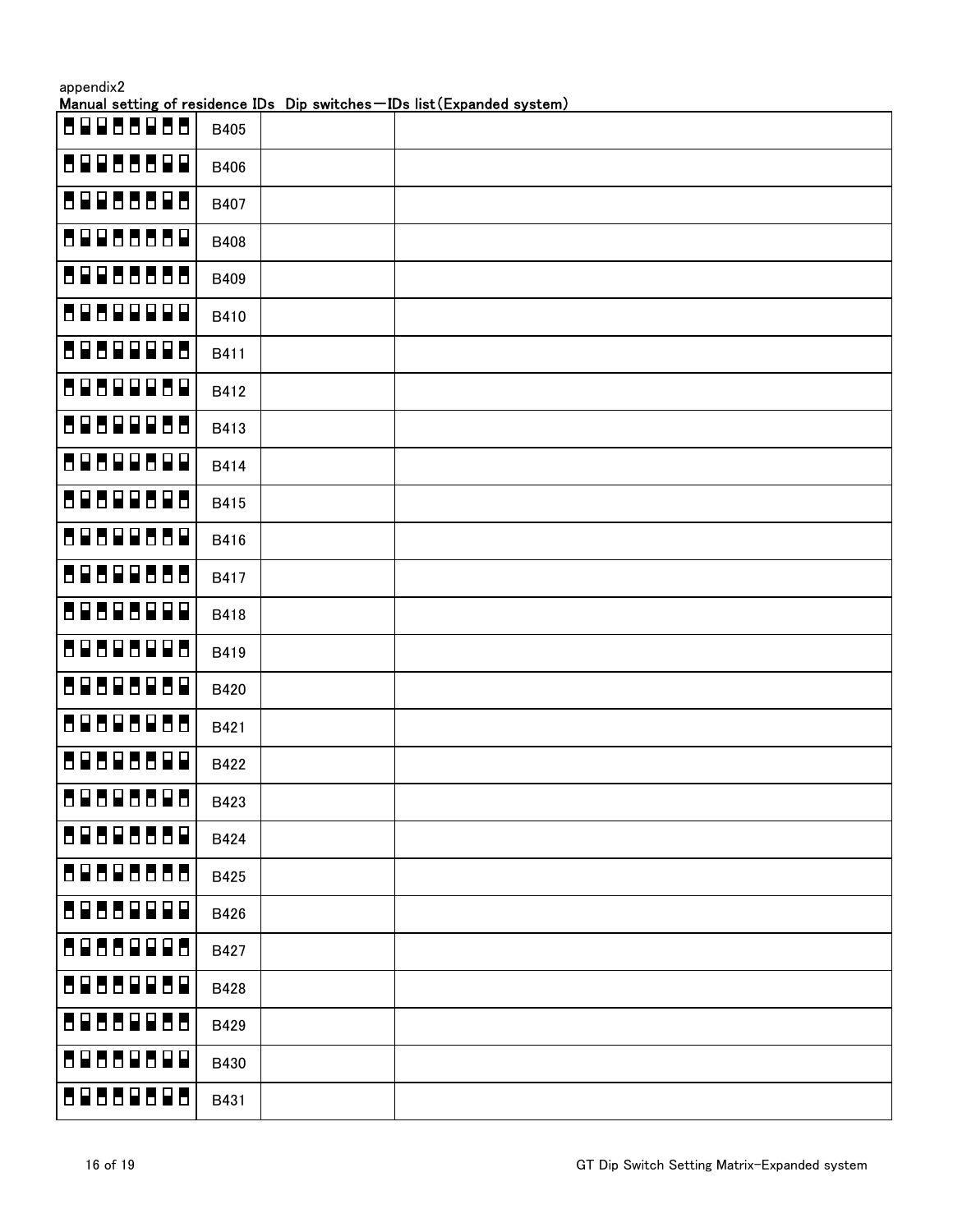| appendix2 |  |
|-----------|--|
|-----------|--|

| 89888889                           | B432        |  |
|------------------------------------|-------------|--|
| 89888888                           | B433        |  |
| 80888000                           | B434        |  |
| 89888998                           | B435        |  |
| 89888989                           | B436        |  |
| 89888988                           | B437        |  |
| 89888899                           | B438        |  |
| 89888898                           | B439        |  |
| 8988888<br>$\overline{\mathbf{r}}$ | B440        |  |
| 89888888                           | B441        |  |
| 8988999<br>$\blacksquare$          | B442        |  |
| 8899998                            | B443        |  |
| 5599995<br>$\blacksquare$          | <b>B444</b> |  |
| 5599995<br>Ы                       | B445        |  |
| 5599959<br>$\blacksquare$          | B446        |  |
| 8899989<br>Ь                       | B447        |  |
| 5599955<br>$\blacksquare$          | B448        |  |
| 5599955<br>Ь                       | B449        |  |
| 55995999                           | B450        |  |
| 55995995                           | B451        |  |
| 88998989                           | B452        |  |
| 88998988                           | B453        |  |
| 88998899                           | B454        |  |
| 55995595                           | B455        |  |
| 88888888                           | B456        |  |
| 88998888                           | B457        |  |
| 5595999                            | B458        |  |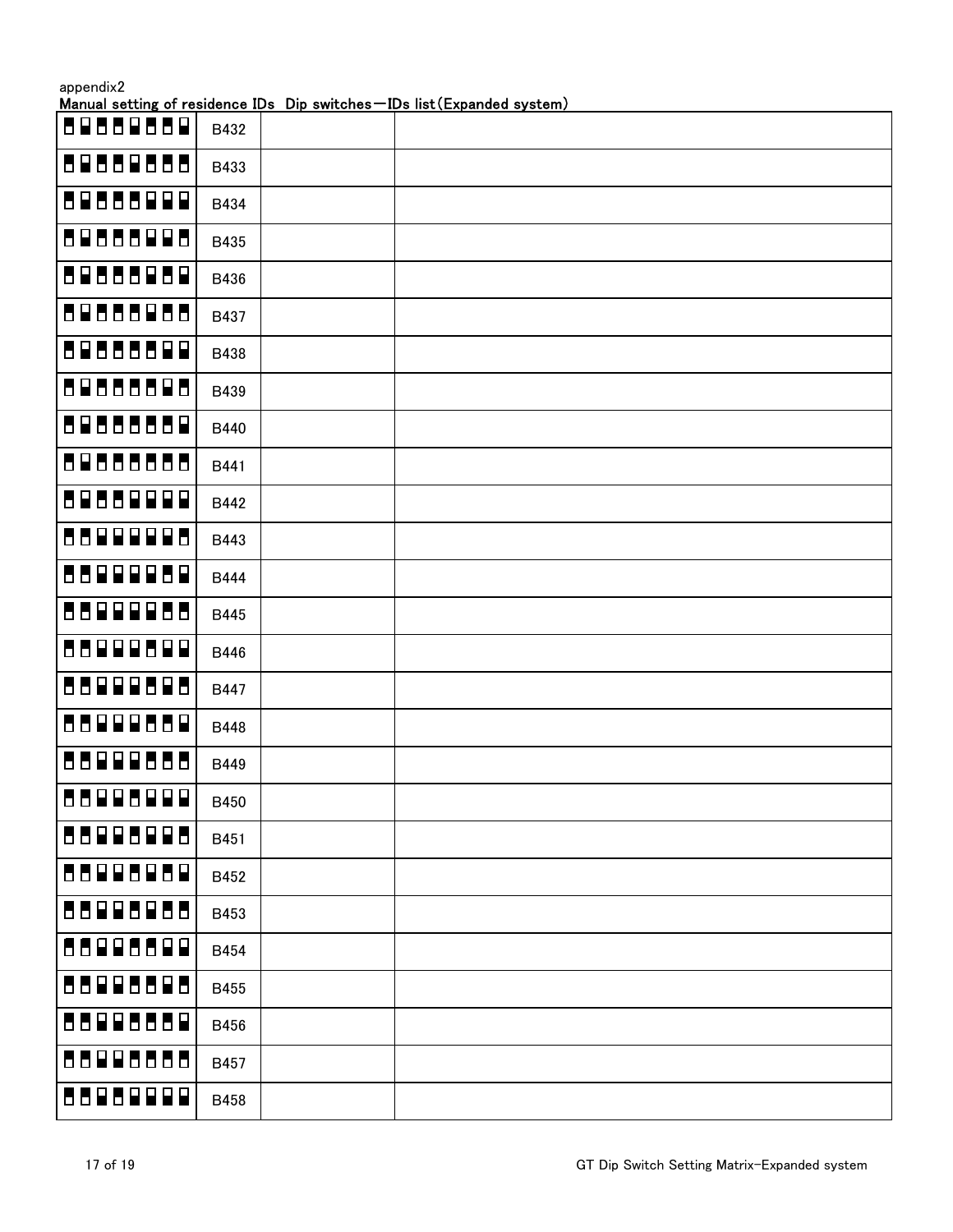| appendix2 |  |
|-----------|--|
|-----------|--|

| 8898998                   | B459        |  |
|---------------------------|-------------|--|
| 5595959                   | B460        |  |
| 8898988                   | B461        |  |
| 55959599                  | B462        |  |
| 55959595                  | B463        |  |
| 55959559                  | B464        |  |
| 55959555                  | B465        |  |
| 55955999                  | B466        |  |
| 88986998                  | B467        |  |
| 55955959                  | B468        |  |
| 88986988                  | B469        |  |
| 55955599                  | B470        |  |
| 55955595                  | B471        |  |
| 88988889                  | B472        |  |
| 88988888                  | B473        |  |
| 55599999                  | <b>B474</b> |  |
| 8889998                   | B475        |  |
| 5559995<br>$\blacksquare$ | B476        |  |
| 8889988                   | <b>B477</b> |  |
| 88899899                  | <b>B478</b> |  |
| 55599595                  | B479        |  |
| 55592559                  | B480        |  |
| 55599555                  | B481        |  |
| 55595999                  | B482        |  |
| 88898988                  | B483        |  |
| 88888888                  | B484        |  |
| 88888888                  | B485        |  |